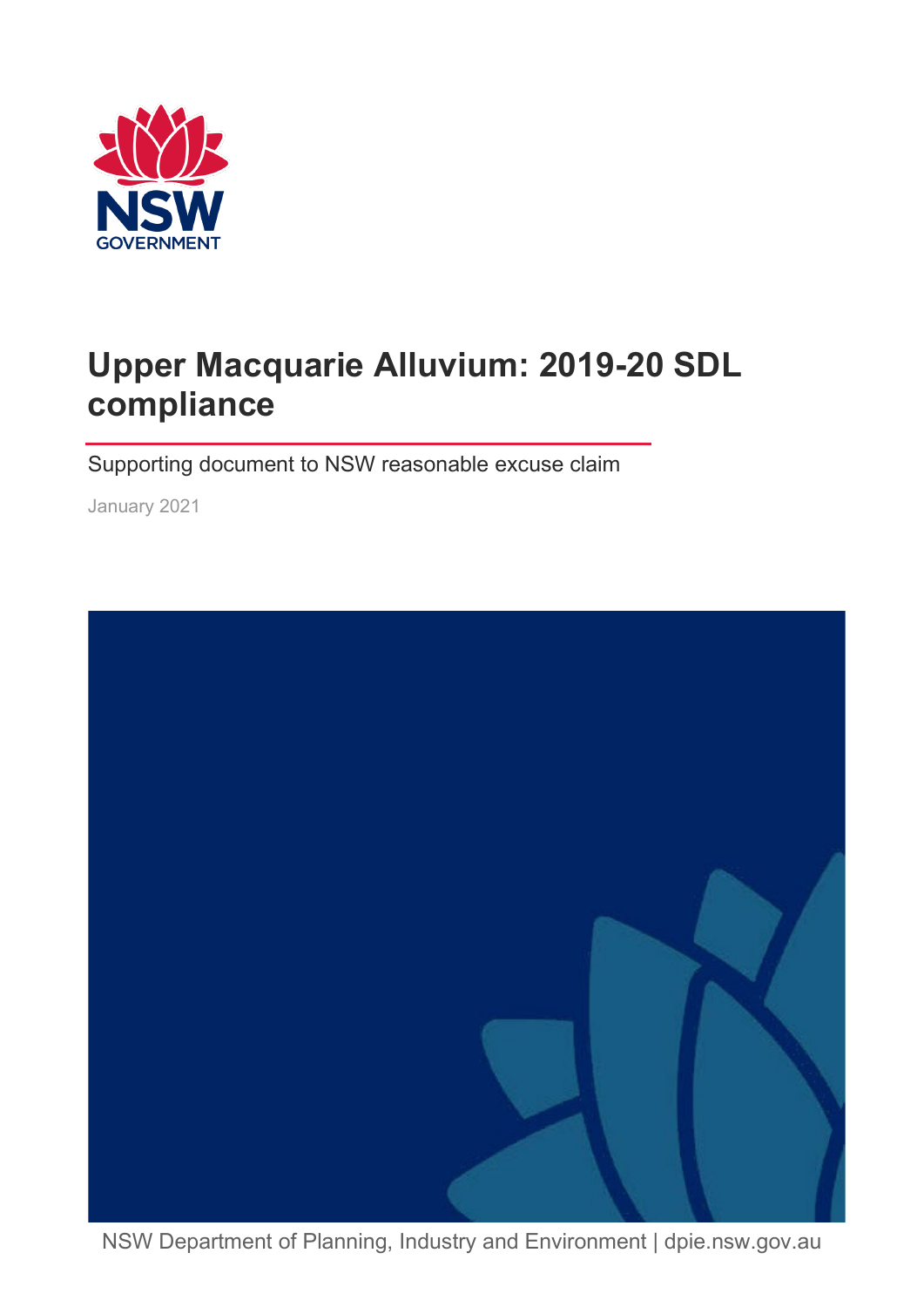Published by NSW Department of Planning, Industry and Environment

#### [dpie.nsw.gov.au](http://www.dpie.nsw.gov.au/)

Title: Upper Macquarie Alluvium: 2019-20 SDL compliance

First published: January 2021

Department reference number: INT21/5723

© State of New South Wales through Department of Planning, Industry and Environment 2021.You may copy, distribute, display, download and otherwise freely deal with this publication for any purpose provided you attribute the Department of Planning, Industry and Environment as the owner. However, you must obtain permission if you wish to charge others for access to the publication (other than at cost); include the publication in advertising or a product for sale; modify the publication; or republish the publication on a website. You may freely link to the publication on a departmental website.

Disclaimer: The information contained in this publication is based on knowledge and understanding at the time of writing (January 2021) and may not be accurate, current or complete. The State of New South Wales (including the NSW Department of Planning, Industry and Environment), the author and the publisher take no responsibility, and will accept no liability, for the accuracy, currency, reliability or correctness of any information included in the document (including material provided by third parties). Readers should make their own inquiries and rely on their own advice when making decisions related to material contained in this publication.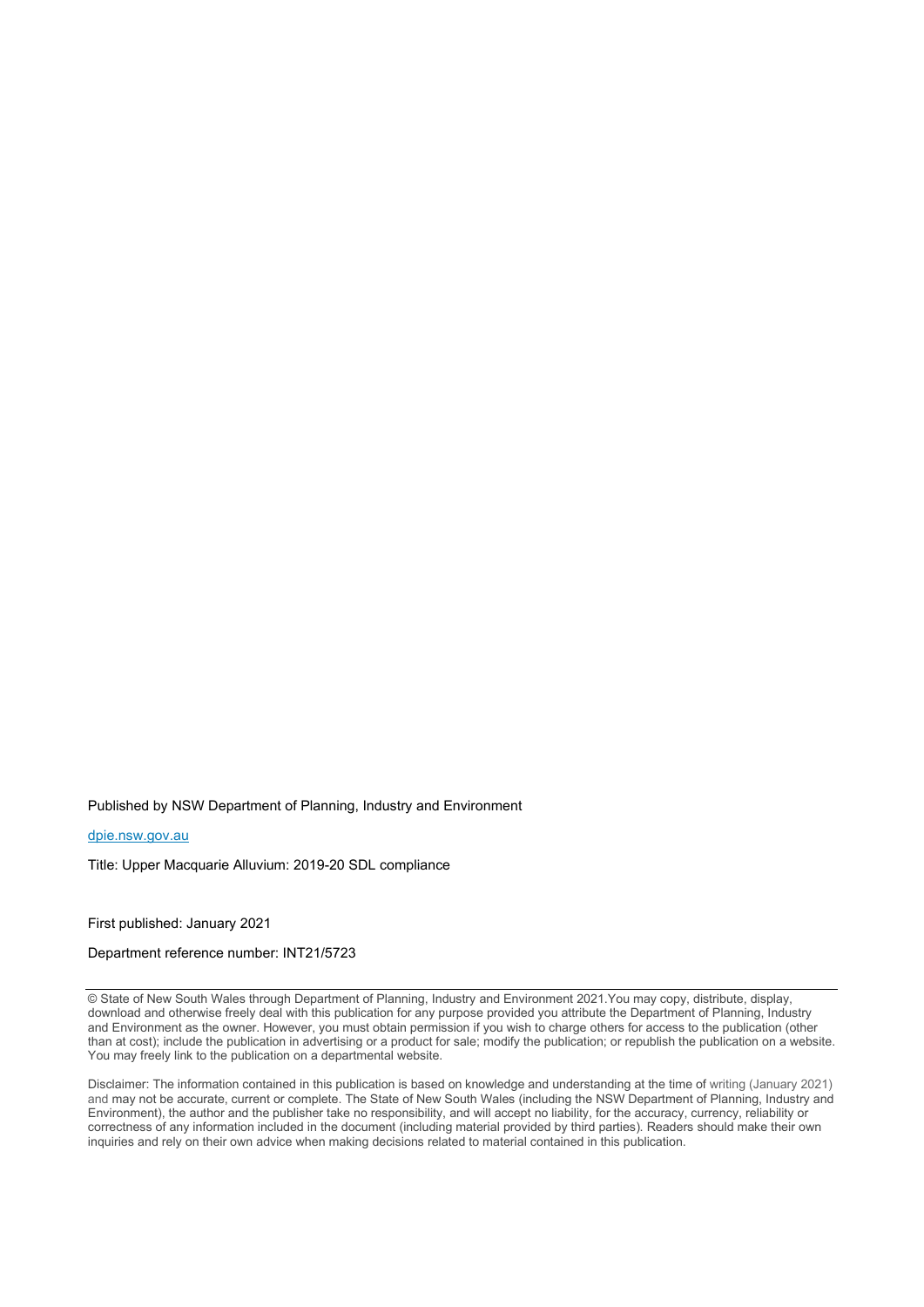## **Acknowledgment of Country**

The Department of Planning, Industry and Environment acknowledges the Traditional Owners and Custodians of the land on which we live and work and pays respect to Elders past, present and future.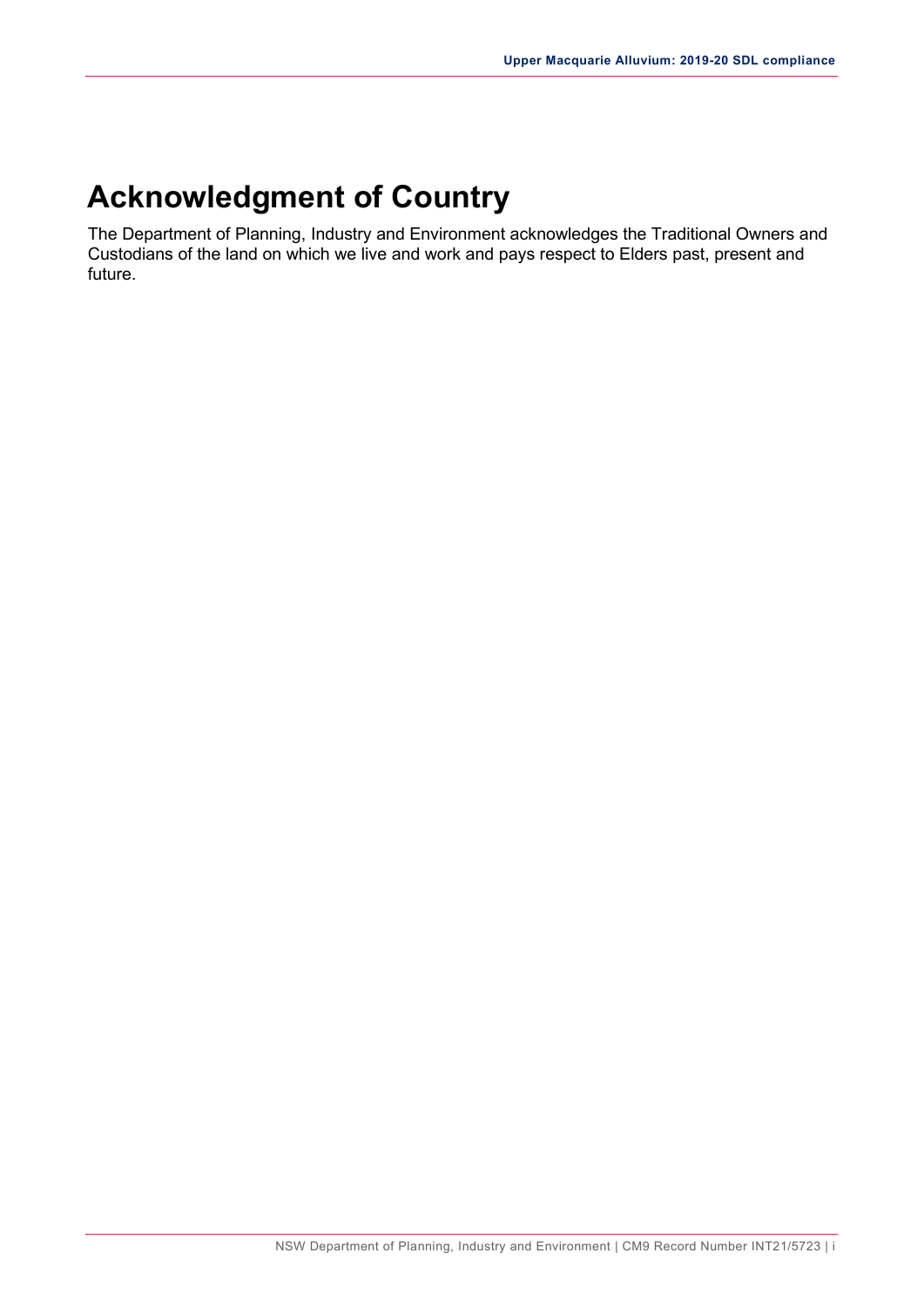# **Contents**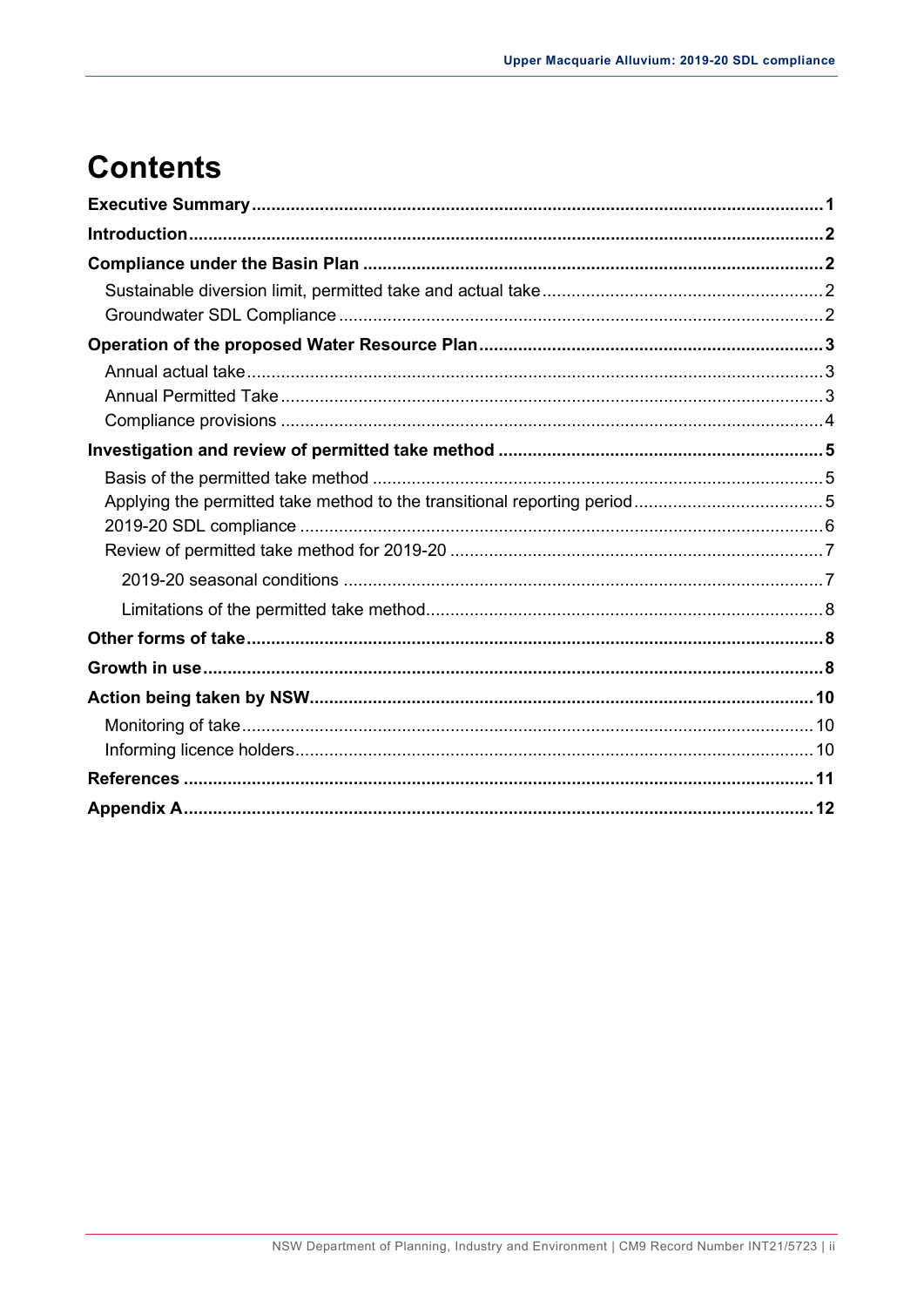### <span id="page-4-0"></span>**Executive Summary**

The 2019-20 annual actual take in the Upper Macquarie Alluvium SDL resource unit exceeded the 2019-20 annual permitted take by 4.2GL. This is equivalent to 23.5% of the Sustainable Diversion Limit (SDL) and exceeds the compliance trigger of the Basin Plan by 0.62GL.

NSW is claiming a reasonable excuse for this excess under the Basin Plan s. 6.12C(4)(a). That is, this excess occurred as the result of the operation of the water resource plan. This is a reasonable excuse classification RE1.1 (year 1). Whilst the proposed Macquarie-Castlereagh Alluvium Water Resource Plan (WRP) is not yet accredited, the reasonable excuse claim is based on the June 2020 Agreement between NSW and the Murray Darling Basin Authority (MDBA) that provides for the reporting of actual take, permitted take and compliance to the SDL to be based on the operation of the proposed WRP.

The Macquarie regulated river source was in a critical Stage 4 drought event under the NSW Extreme Events Policy from May 2019 to April 2020. With low levels of general security surface water availability in 2017-18, very restricted access in 2018-19 and none in 2019-20, there was a corresponding increase in groundwater demand from 2017-18.

Groundwater extraction data indicates this increase in groundwater trade and extraction was from existing irrigation developments responding to dry seasonal conditions and no surface water availability, and not from new developments activating licences.

The annual permitted take method for the Upper Macquarie Alluvium is based on the annual rainfall recorded at Dubbo. In years of below average rainfall, such as in 2019-20, the permitted take is higher than the SDL. In years of higher than average rainfall the permitted take volume is less than the SDL.

Even with the known limitations of the permitted take method in years of extreme wet or dry conditions, the exceedance of the compliance limit in 2019-20 was by just 0.62GL. Based on data from the seven-year transitional reporting period where the cumulative permitted take was consistently above the cumulative actual take, it is expected that there would be no excess in the accounting period within the next two water years assuming less extreme weather conditions prevail.

NSW intends to do a five-year review of the variable permitted take method and will evaluate the need to reschedule an earlier review if future seasonal data indicates this is warranted. NSW will also continue to monitor whether there is any 'growth-in-use' response from new groundwater reliant development in the Upper Macquarie Alluvium.

In February 2021 the Department of Planning Industry and Environment have scheduled a meeting with Upper Macquarie Alluvium licence holders to inform them on how their extraction is tracking against the water sharing plan and Basin Plan limits and to discuss the methods used to assess available water determinations when managing extraction to these limits.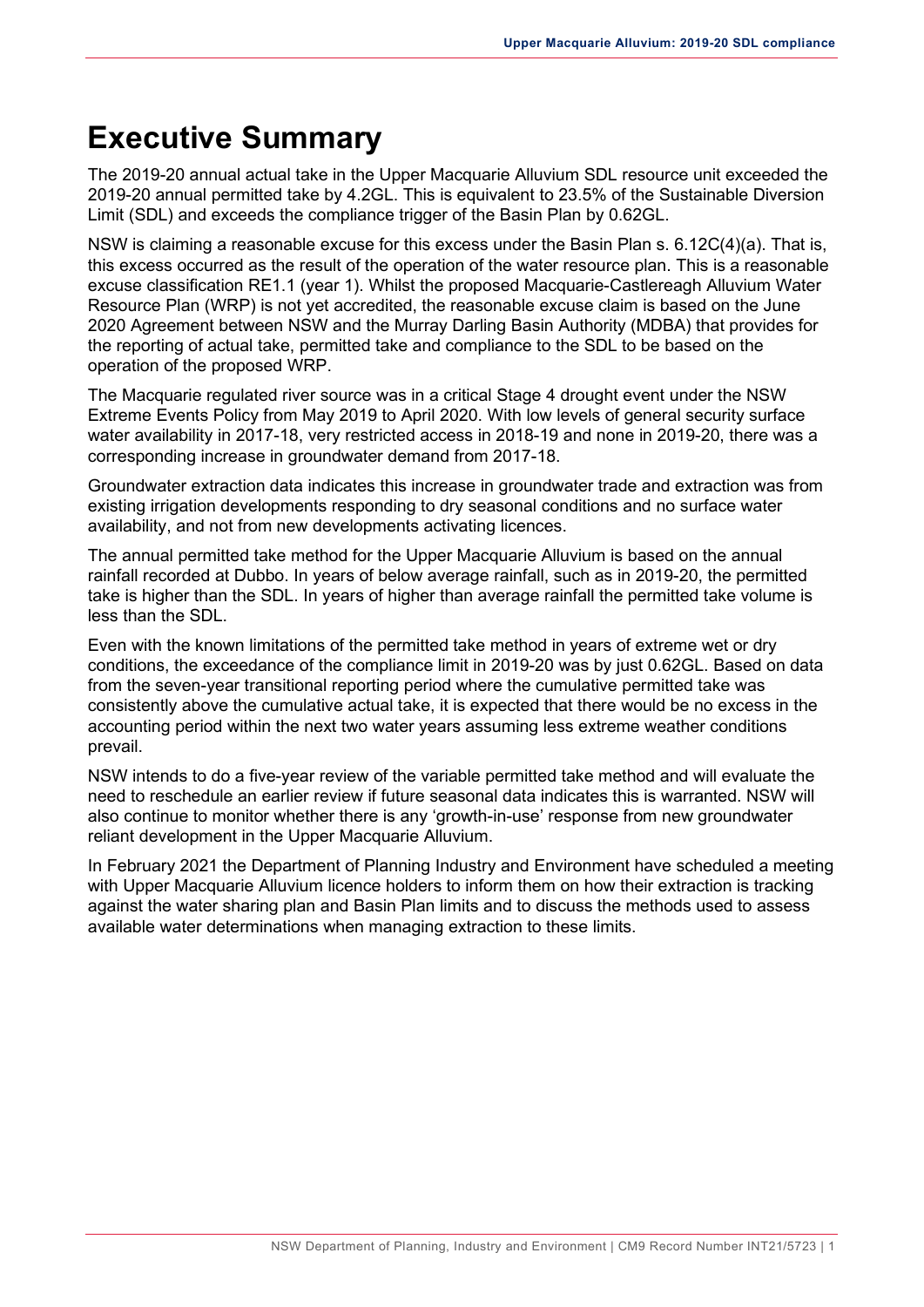## <span id="page-5-0"></span>**Introduction**

The Upper Macquarie Alluvium SDL resource unit includes the floodplain alluvium that extends along an 80km reach of the Macquarie River in central NSW from upstream of Wellington to about 10km upstream of Narromine. The regional city of Dubbo is located approximately mid-way along this reach. The total area of the resource unit is around 285 square kilometres.

The Upper Macquarie Alluvium is within the area of the Water Resource Plan (WRP) for the Macquarie-Castlereagh Alluvium. The proposed WRP was submitted for accreditation to the MDBA in April 2020.

The proposed WRP establishes the methods for setting the annual permitted take and the reporting of the annual actual take. Based on these methods the groundwater extraction in 2019 - 20 from the Upper Macquarie Alluvium exceeded the SDL compliance trigger by 0.62GL.

NSW is claiming a reasonable excuse for this excess under the Basin Plan s. 6.12C(4)(a). That is, this excess occurred as the result of the operation of the water resource plan. This is a reasonable excuse classification RE1.1 (year 1) as described in the Sustainable Diversion Limit Reporting and Compliance Framework (MDBA, 2018).

The SDL Reporting and Compliance Framework sets out the steps required from the Basin States to be compliant with a reasonable excuse under RE1. These are

Step 1 - investigate the issue and review permitted take method

Step 2 - review other forms of take

Step 3 - test growth-in-use response.

This document provides current available information to accompany the NSW reasonable excuse claim. It outlines the reasons for the excess take and the steps NSW will take to reach the point where there is no excess in future accounting periods. Steps 1 and 2 of the SDL Reporting and Compliance Framework are required within seven months of a reasonable excuse (RE1.1) being granted (ie by 31 October 2021 for this claim).

## <span id="page-5-1"></span>**Compliance under the Basin Plan**

#### <span id="page-5-2"></span>Sustainable diversion limit, permitted take and actual take

The Basin Plan sets an SDL of 17.90GL per year for the Upper Macquarie Alluvium. The SDL represents the maximum long-term average annual volume that can be taken.

Section 10.10 of the Basin Plan requires the water resource plan to set out the method for determining the maximum volume permitted to be taken over one year after taking into account the seasonal conditions. The method must ensure that if applied to the historical period of climatic conditions it would result in the long-term average permitted take volume not to exceed the SDL.

The annual actual take is how much is extracted or intercepted from the groundwater SDL resource unit.

The annual permitted take and the annual actual take volumes are determined at the end of the water year and are used to assess compliance with the SDL.

#### <span id="page-5-3"></span>Groundwater SDL Compliance

Under the Basin Plan (s. 6.12C(1)) there is non-compliance with the groundwater SDL in a water accounting period ending on or before 30 June 2028 if: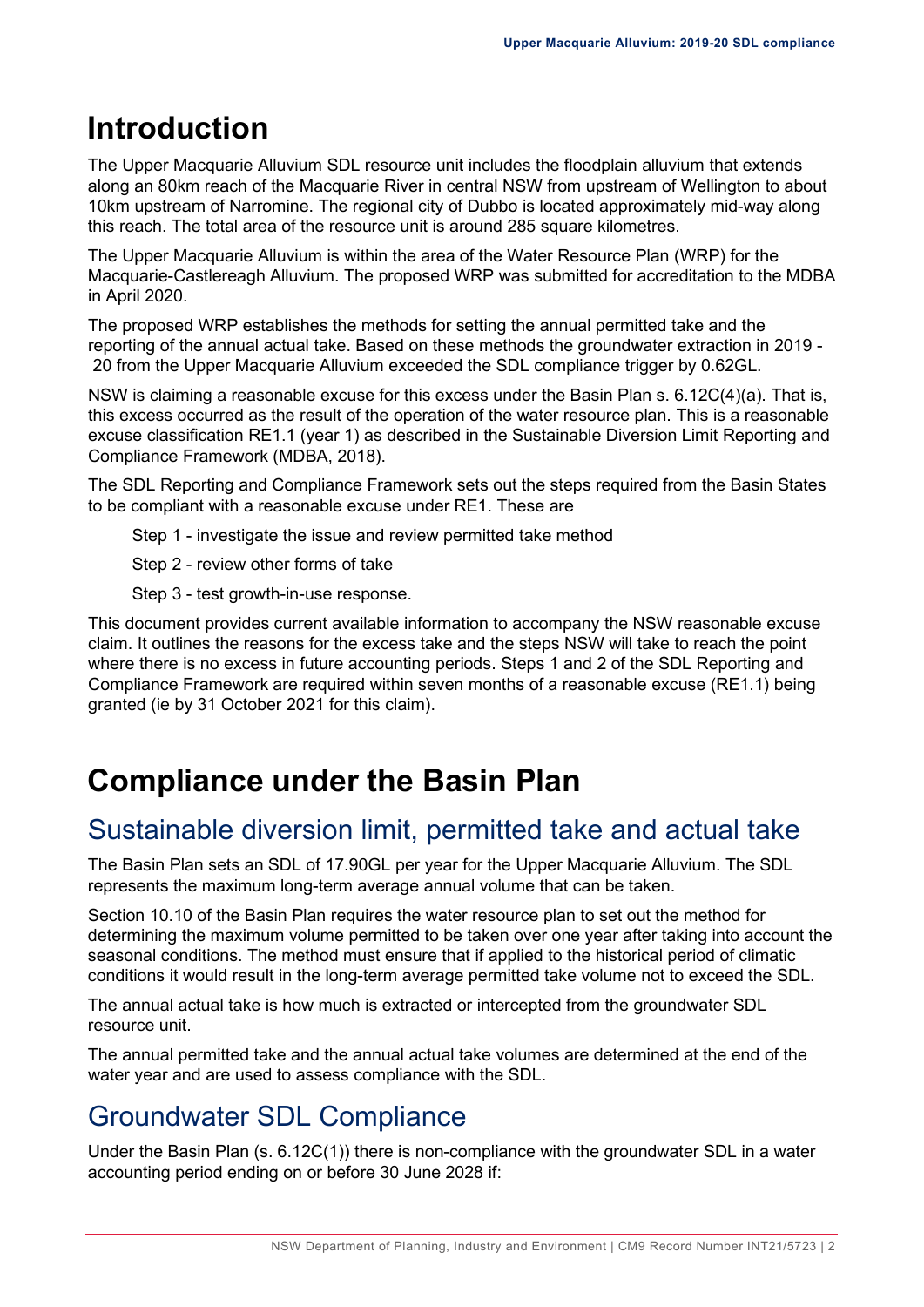- *(a) "the sum of annual actual take in the water accounting periods since 1 July 2019 is greater than the sum of annual permitted take for those water accounting periods plus 20% of the long-term annual diversion limit for the SDL resource unit, after adjusting, for any previous water accounting period in which the circumstances mentioned in the example in paragraph (4)(b) applied, by the amount attributable to those circumstances; and*
- *(b) the Basin State does not have a reasonable excuse for the excess." (Basin Plan, 2012)*

This compliance test is to determine if there has been 'growth-in-use'. That is, whether the volume of groundwater being taken is increasing so that the long-term average will exceed the SDL or whether the variance around the SDL is expected due to the seasonal conditions.

#### <span id="page-6-0"></span>**Operation of the proposed Water Resource Plan**

NSW submitted the proposed WRP to the MDBA for accreditation in April 2020. Whilst it is not yet accredited, the reasonable excuse claim is based on the June 2020 Agreement between NSW and the Murray Darling Basin Authority (MDBA) that provides for the reporting of actual take, permitted take and compliance to the SDL to be based on the operation of the proposed WRP.

The 2019-20 annual actual take in the Upper Macquarie Alluvium exceeded the 2019-20 annual permitted take by 4.2GL. This is equivalent to 23.5% of the Sustainable Diversion Limit (SDL) and exceeds the compliance trigger of the Basin Plan by 3.5%, or 0.62GL.

NSW is claiming a reasonable excuse for this excess under the Basin Plan s. 6.12C(4)(a). That is, this excess occurred as the result of the operation of the water resource plan. This is a reasonable excuse classification RE1.1 (year 1) as described in the Sustainable Diversion Limit Reporting and Compliance Framework (MDBA, 2018).

The proposed WRP sets out the methods for establishing the annual permitted take and the annual actual take to be compliant with the long-term average SDL under the Basin Plan as outlined below. The Water Sharing Plan for the Macquarie-Castlereagh Groundwater Sources 2020 forms Schedule A of the proposed WRP.

#### <span id="page-6-1"></span>Annual actual take

Groundwater extraction is reported under two forms or take,

- take under basic rights and
- take from groundwater.

Under the proposed WRP the annual actual take under basic rights is assumed to be the full utilisation of the volume defined in the Water Sharing Plan for the Macquarie-Castlereagh Groundwater Sources 2020 for basic landholder rights. This is 0.30 GL each year.

Take from groundwater corresponds to extraction under access licences which in the Upper Macquarie Alluvium is metered.

#### <span id="page-6-2"></span>Annual Permitted Take

The annual permitted take under basic rights remains unchanged each year. It is set at the volume defined in the Water Sharing Plan for the Macquarie-Castlereagh Groundwater Sources 2020 for basic landholder rights; 0.30 GL per year.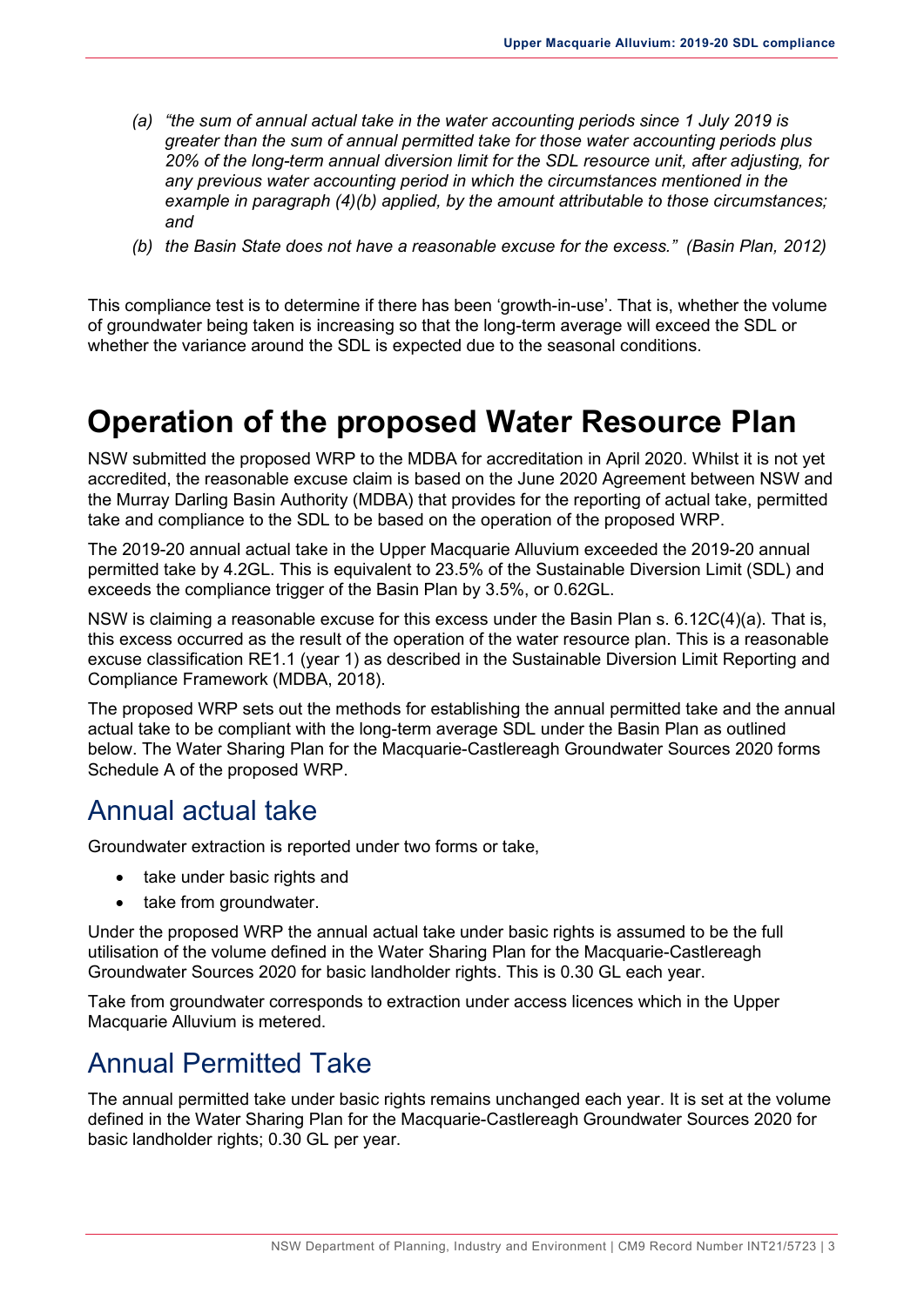The method for determining the annual permitted 'take from groundwater' in the proposed plan is based on the rainfall recorded at Dubbo during the accounting period. This method has nine potential permitted take volumes that range from 80% to 120% of the SDL (**[Table 1](#page-7-1)**).

In years of below average rainfall, such as in 2019-20, the permitted take is higher than the SDL. In years of higher than average rainfall the permitted take volume is less than the SDL.

Schedule I of the proposed WRP verifies that the application of this variable permitted take method when applied over the nominated 114-year historical climate period results in an average permitted take of no more than the SDL.

| <b>Rainfall at Dubbo (July to June)</b> | Annual<br>permitted<br>take from<br>groundwater<br>(GL) | Annual<br>permitted<br>take from<br>basic rights<br>(GL) | <b>Total</b><br>permitted<br>take (GL) | <b>Total</b><br>permitted<br>take as % of<br><b>SDL</b> |
|-----------------------------------------|---------------------------------------------------------|----------------------------------------------------------|----------------------------------------|---------------------------------------------------------|
| Greater than 812 mm                     | 14.07                                                   | 0.30                                                     | 14.37                                  | 80%                                                     |
| Greater than 754 mm to equal to 812 mm  | 14.95                                                   | 0.30                                                     | 15.25                                  | 85%                                                     |
| Greater than 696 mm to equal to 754 mm  | 15.83                                                   | 0.30                                                     | 16.13                                  | 90%                                                     |
| Greater than 638 mm to equal to 696 mm  | 16.71                                                   | 0.30                                                     | 17.01                                  | 95%                                                     |
| Greater than 522 mm to equal to 638 mm  | 17.59                                                   | 0.30                                                     | 17.89                                  | 100%                                                    |
| Greater than 464 mm to equal to 522 mm  | 18.47                                                   | 0.30                                                     | 18.77                                  | 105%                                                    |
| Greater than 406 mm to equal to 464 mm  | 19.53                                                   | 0.30                                                     | 19.83                                  | 110%                                                    |
| Greater than 349 mm to equal to 406 mm  | 20.23                                                   | 0.30                                                     | 20.53                                  | 115%                                                    |
| Less than or equal to 349 mm            | 21.11                                                   | 0.30                                                     | 21.41                                  | 120%                                                    |

<span id="page-7-1"></span>**Table 1: Annual permitted take volumes for the Upper Macquarie Alluvium.** 

#### <span id="page-7-0"></span>Compliance provisions

The proposed WRP (s 5.5.2) relies on Parts 6 and 8 of the water sharing plan to manage compliance to the SDL.

Part 6 of the water sharing plan identifies the limits on how much can be extracted on a long-term average basis. Clause 28 sets out the requirement for an assessment of compliance with the SDL to be in accordance with the Basin Plan. Part 6 also provides for the Minister to make an available water determination to restrict access to water to address non-compliance with the SDL.

Part 8 of the water sharing plan includes rules for managing individual water allocation account holder's access to water.

Section 4 of the proposed WRP refers to a number of the water sharing plan provisions that relate to the protection of environmental values within the groundwater resource. These provisions include actions to protect the aquifer and its dependent ecosystems from local groundwater extraction impacts. These actions may be taken independent of the resource scale SDL compliance actions. For example, under section 324 (2) of the *Water Management Act 2000* the Minister can make a temporary water restriction order to restrict or limit take to maintain or protect groundwater levels in the aquifer.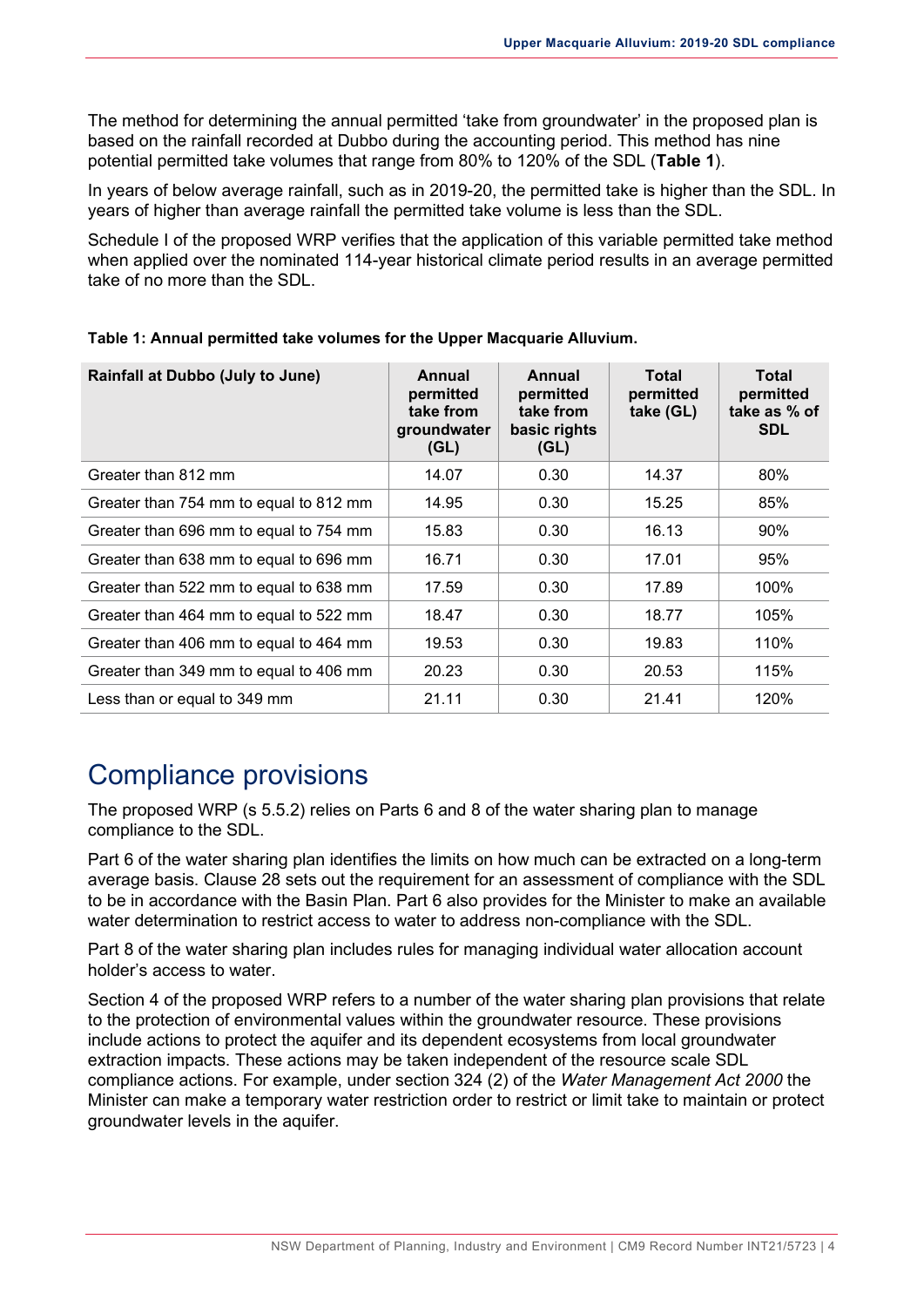## <span id="page-8-0"></span>**Investigation and review of permitted take method**

#### <span id="page-8-1"></span>Basis of the permitted take method

Variations in the annual permitted take for groundwater reflects the expected demand rather than a change in the availability to the resource. Factors that can influence the level of groundwater extraction includes seasonal rainfall, soil moisture conditions, surface water availability, commodity prices, farm cropping rotation schedules, sale price of allocation water and water account management rules.

Data is not available to establish a mathematical predictor on all factors that would influence decisions by groundwater licence holders on how much groundwater they are likely to pump or trade. This would require historic datasets on each factor at the scale of the water source, and for some, at the scale of the farming enterprises associated with the water accounts.

To develop a variable permitted take method, NSW trialled rainfall and surface water availability data as predictors of take as this data is readily available. Across NSW the annual rainfall was found to have a more consistent correlation with past groundwater extraction data. In the Upper Macquarie Alluvium, based on data from 2006-07 to 2017-18, this correlation was -0.84.

The method in the proposed WRP has set the permitted take volumes based on 5% increments of the SDL. To limit the potential for very large variations from the SDL, the method constrains the annual permitted take volumes to be no more than 20% of the SDL. Therefore, the method does not full accommodate variations associated with very wet or very dry years.

#### <span id="page-8-2"></span>Applying the permitted take method to the transitional reporting period

The 2019-20 accounting period is the first year that the water accounting and compliance arrangements under the Basin Plan are enforceable.

To review the permitted take method's ability to predict groundwater demand in the Upper Macquarie Alluvium the annual permitted take is plotted with the annual actual take since the start of the transitional reporting period in 2012-13 in **[Figure 1.](#page-9-1)** It also shows the annual rainfall at Dubbo and its comparison to the long-term average annual rainfall for this period.

The cumulative sum of the annual actual take compared to the annual permitted take since the start of the transitional reporting period is shown in **[Figure 2](#page-9-2)**. The cumulative annual actual take has remained below the cumulative annual permitted take for this period.

Over the transitional reporting period the difference between the cumulative annual permitted take and the cumulative annual actual take was 12.18GL (ie cumulative actual take was 68% of the SDL below the cumulative permitted take). The data detailing the take in the Upper Macquarie Alluvium is provided in Appendix A.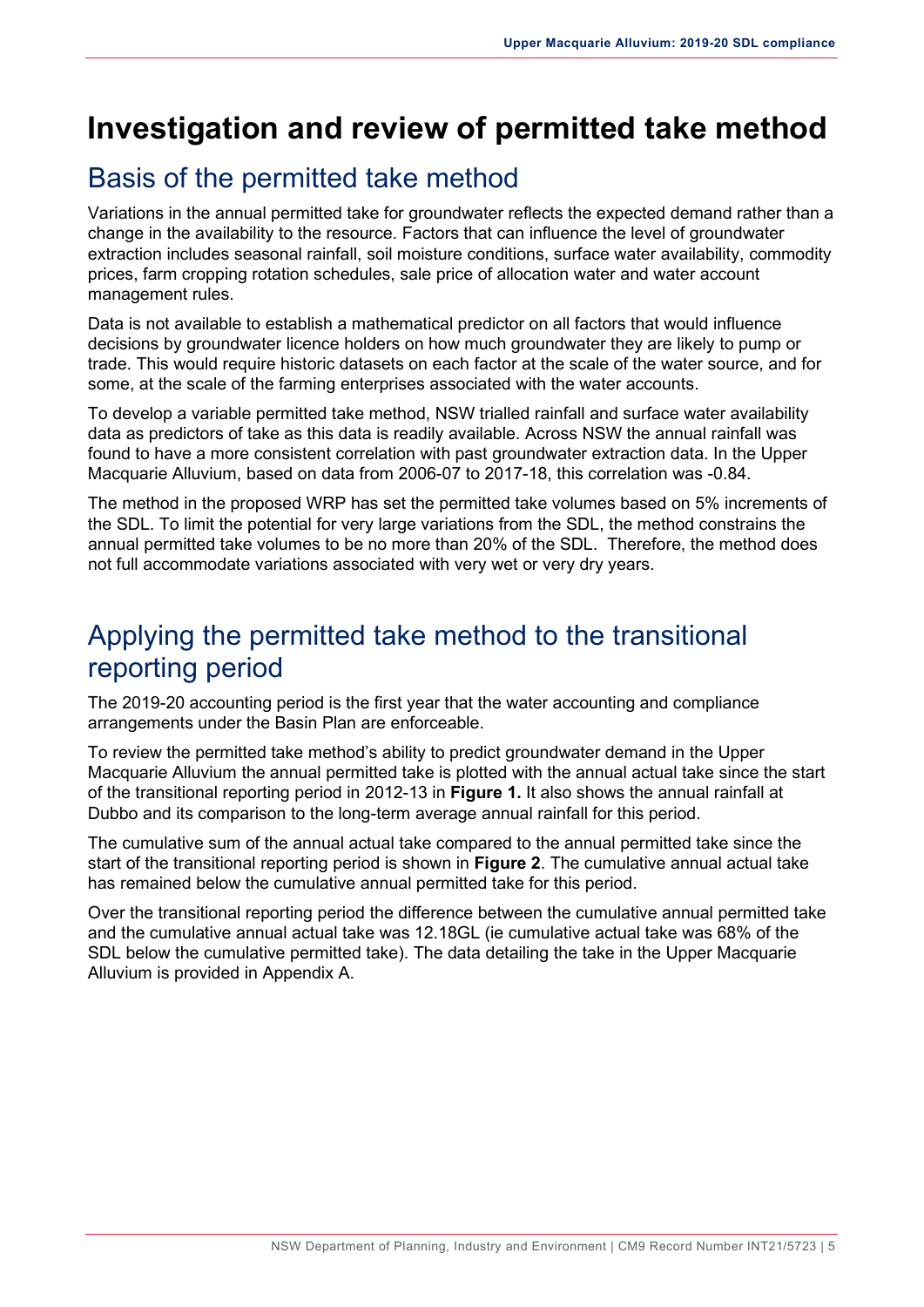

#### <span id="page-9-1"></span>**Figure 1: Rainfall at Dubbo, annual permitted take and annual actual take for each year from 2012-13 to 2019-20 in the Upper Macquarie Alluvium.**

<span id="page-9-2"></span>**Figure 2: Cumulative annual actual take and cumulative annual permitted take since the start of the transitional reporting period from 2012-2013 for the Upper Macquarie Alluvium.**



#### <span id="page-9-0"></span>2019-20 SDL compliance

The reported annual rainfall in Dubbo from July 2019 to June 2020 was 478.6mm at the Dubbo Airport AWS (BOM, station number 65070). The April 2020 rainfall data was sourced from the Scientific Information for Land-Owners (SILO) database as this data was not available in the Bureau of Meteorology record. [\(https://www.longpaddock.qld.gov.au/silo/\)](https://www.longpaddock.qld.gov.au/silo/)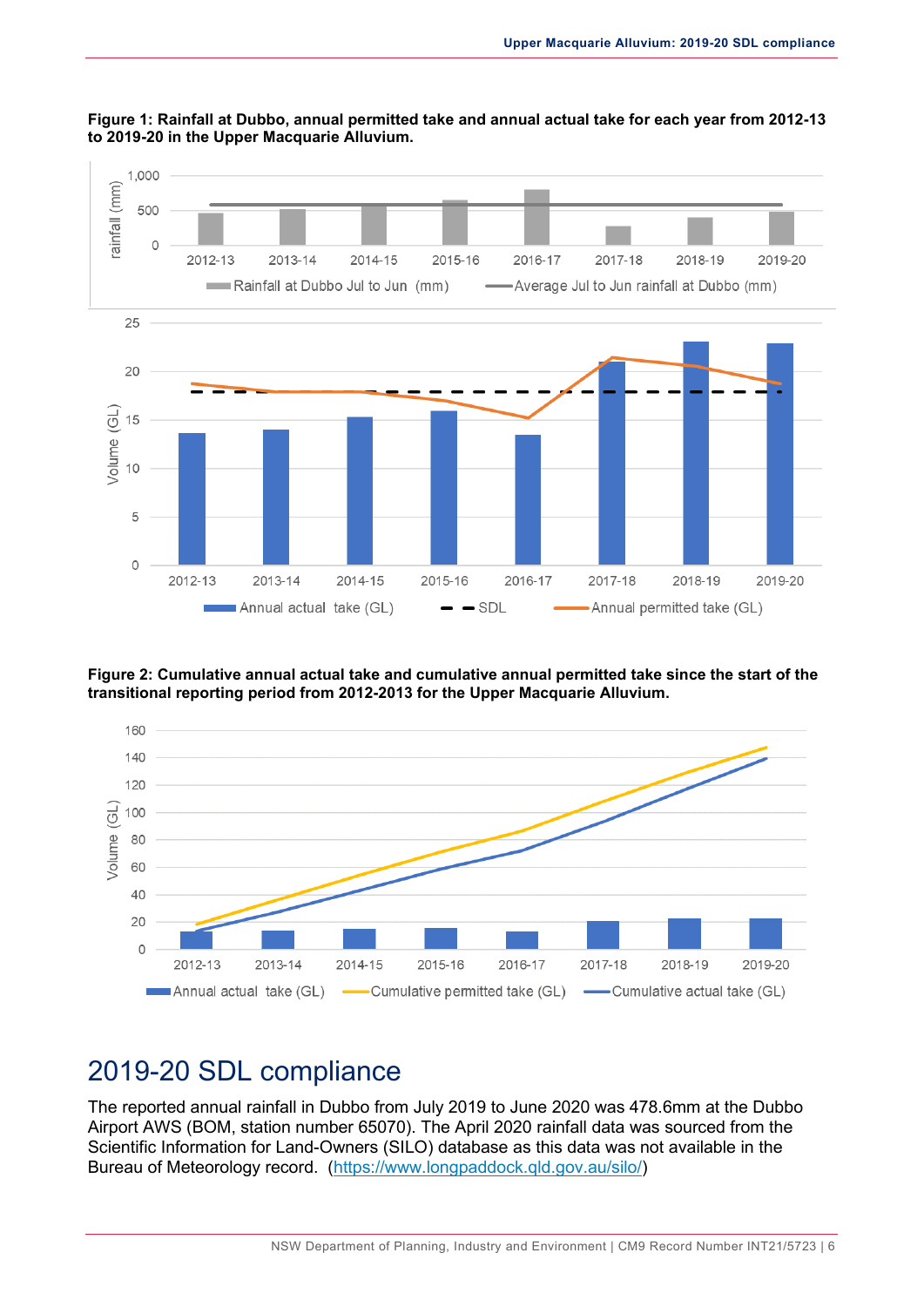**[Table 2](#page-10-2)** lists the 2019-20 annual permitted take and annual actual take for the Upper Macquarie Alluvium. As 2019-20 was the first year of the Register of Take, the compliance trigger is 20% of the SDL (3.58GL) above the 2019-20 permitted take; this is 22.35GL.

The 2019-20 extraction exceeded the 2019-20 compliance trigger by 0.62GL. The annual actual take was 4.2GL above the annual permitted take, which is 23.5% of the SDL.

|                       | Take under basic<br>rights (GL) | Take from groundwater<br>(GL) | Total (GL) |
|-----------------------|---------------------------------|-------------------------------|------------|
| Annual Permitted take | 0.3                             | 18.47                         | 18.77      |
| Annual Actual take    | 0.3                             | 22.67                         | 22.97      |
|                       | 4.2 GL                          |                               |            |
|                       | 23.5%                           |                               |            |

#### <span id="page-10-2"></span>**Table 2: Upper Macquarie Alluvium groundwater extraction compliance in 2019-20**

#### <span id="page-10-0"></span>Review of permitted take method for 2019-20

#### <span id="page-10-1"></span>2019-20 seasonal conditions

The Upper Macquarie Alluvium is a relatively narrow mid valley alluvial floodplain that varies from 500m to 5km in width. Consequently, many of the irrigation farms that hold groundwater licences also have licences on the regulated Macquarie River. Therefore, demand on groundwater is closely linked to the availability of surface water in conjunction with the seasonal conditions.

2019-20 was the third consecutive year of below average rainfall and the third year of limited or no access to surface water. The Macquarie regulated river source was in Stage 4 critical drought/water shortage under the NSW Extreme Events Policy from May 2019 to April 2020.

**[Figure 3](#page-11-3)** shows the monthly cumulative rainfall for the last three water years compared to the longterm average monthly cumulative rainfall. In terms of total annual rainfall, the driest of these three years was 2017-18 however the start of the 2019-20 water year was significantly drier than the preceding years until the end of February 2020.

In 2017-18 general security allocations in the Macquarie were only 38% and then zero for more than the next two years. A general security allocation was not made again until September 2020. Temporary water restrictions applied in the Macquarie regulated river below Burrendong Dam in 2018-19 and 2019-20 and until August 2020 limiting access to water held in accounts to protect critical surface water supplies. The temporary water restriction in 2019-20 fully restricted access to all remaining general security water in accounts for the whole year.

With low levels of general security surface water availability in 2017-18, very restricted access in 2018-19 and none in 2019-20, there was a corresponding increase in groundwater demand from 2017-18 as shown in **[Figure 1](#page-9-1)**.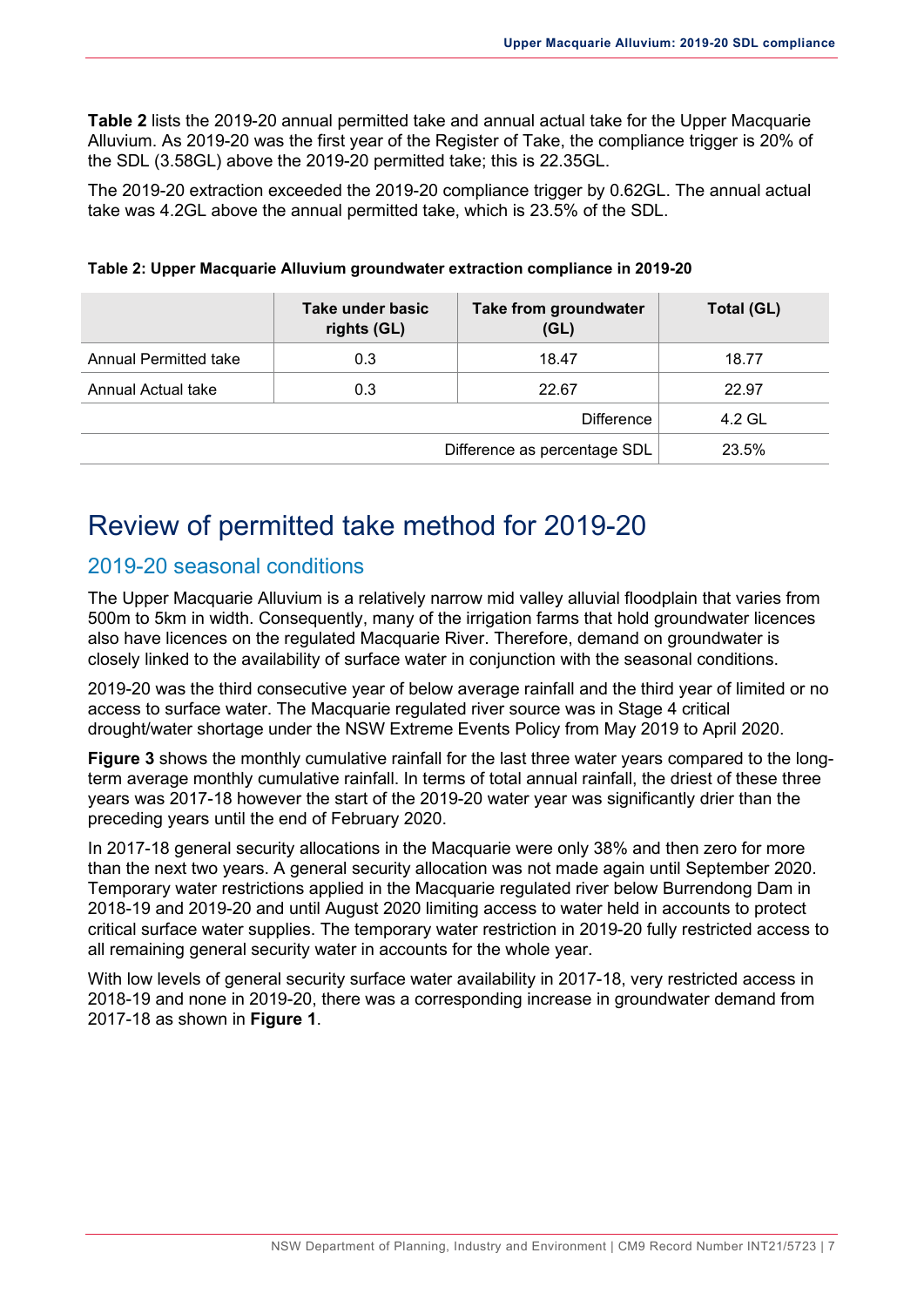

<span id="page-11-3"></span>

#### <span id="page-11-0"></span>Limitations of the permitted take method

The variable permitted take is based on the total rainfall during the water year and is not sensitive to changes in seasonal conditions within the year.

As shown in [Figure 3](#page-11-3) the rainfall until February 2020 was much lower than average. The rainfall from July 2019 to January 2020 was 25% of the long-term average for this seven-month period. The following three months (February to April 2020) had higher than average rainfall resulting in the permitted take being based on an annual total 83% of the average annual rainfall (ie the 1895 to 2009 historical period). This does not reflect that the majority of the 2019-20 irrigation season had a much lower than average rainfall.

Even with the limitations of the permitted take method as discussed above, the exceedance of the compliance limit is just 0.62GL. When considered over the longer term this exceedance is not significant and could reasonably be expected to be resolved in future years given the cumulative permitted take over the seven-year transitional period of reporting was 68% of the SDL above the cumulative actual take for the same period.

## <span id="page-11-1"></span>**Other forms of take**

There are only two forms of take that relate to groundwater. The proposed water resource plan establishes the permitted take method for both the 'take under basic rights' and 'take from groundwater'. Only the permitted 'take from groundwater' has a variable method and impacts on the SDL compliance outcomes.

Take under basic rights is a fixed volume and this is not proposed to be reviewed.

## <span id="page-11-2"></span>**Growth in use**

To allow operational flexibility around seasonal conditions such as droughts, the water sharing plan rules allow groundwater extraction to temporarily exceed the extraction limit which is equivalent in volume to the SDL.

The compliance rules in the water sharing plan (ie Part 6) limits how long this higher level of extraction can continue. Part 6 includes provisions to reduce available water determinations if the five-year average extraction exceeds the water sharing plan long-term average annual extraction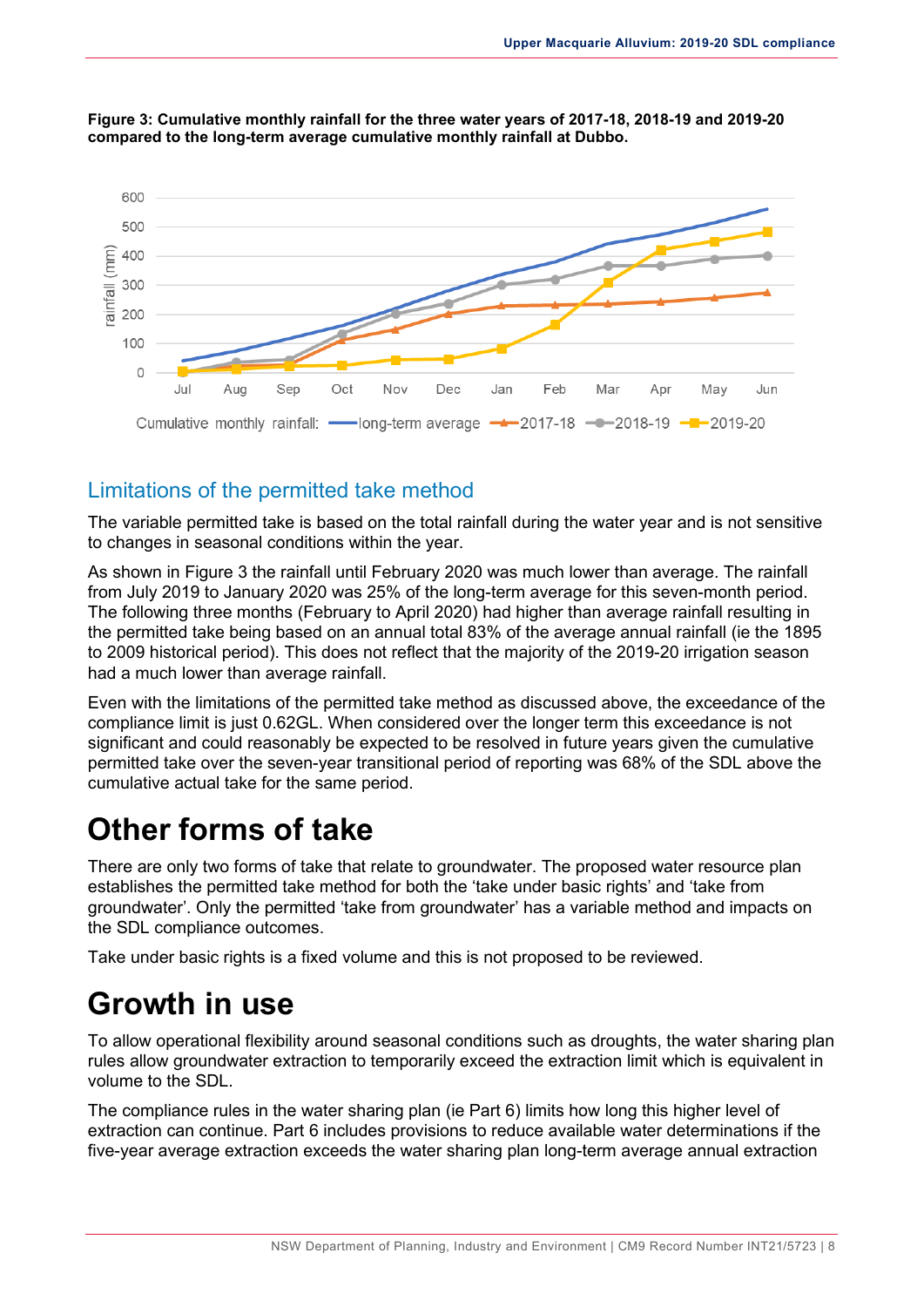limit by more than 10%. Whilst these rules allow for seasonal flexibility they also provide an assessment of growth in use on a five year rolling average basis.

Extraction in the Upper Macquarie Alluvium has not triggered a compliance response under the water sharing plan rules to date.

**[Figure 4](#page-12-0)** shows the volume of annual actual take and groundwater allocations traded since 2012- 13. The number of accounts (entitlements), the number of active accounts and the number of accounts that traded in allocations are plotted against the right vertical axis.

There was an increase in temporary groundwater trading in 2018-19 and 2019-20. This coincided with just a small increase in the number of groundwater accounts that were active (61 accounts in 2017-18 to 64 accounts in 2019-20) but a much larger increase in the number of accounts that traded in groundwater allocations (from 8 to 22 accounts in the same period). This indicates the increased demand in groundwater trade is primarily from existing active groundwater accounts and not new developments activating licences. That is, groundwater was being bought by existing irrigation enterprises and the increase in demand is not a growth in development response but reflects the dry seasonal conditions and no surface water availability.

<span id="page-12-0"></span>**Figure 4: The volume of take and temporary transfers from 2012-13 to 2019-20. Also shown against the right vertical axis is the total number of accounts (ie entitlements) and those that were actively pumping and the number of accounts that traded in groundwater allocations for each year since 2012-13. The increase in total accounts since 2012-13 reflects the selling and subdivision of licences, the total entitlement has not changed.** 

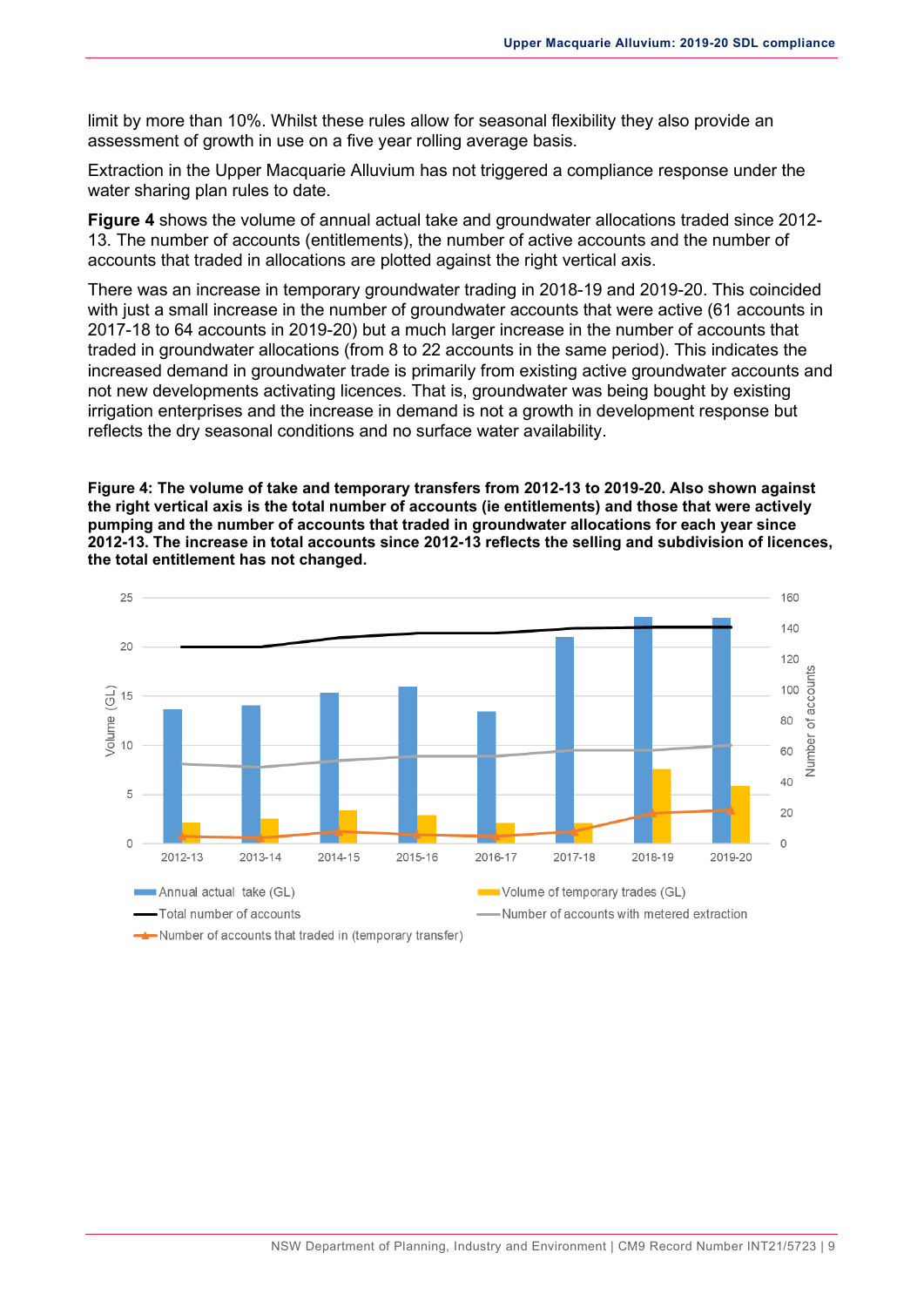## <span id="page-13-0"></span>**Action being taken by NSW**

### <span id="page-13-1"></span>Monitoring of take

Given the small volume of exceedance, just 0.62 GL, NSW expects the cumulative extraction over the next two to three accounting periods will return extraction back within annual permitted take. This expectation is based on the groundwater take data from the transitional reporting period.

NSW will continue to monitor the groundwater take to assess whether there is any 'growth-in-use' associated with new groundwater reliant development.

Rainfall over the first six months of the 2020-21 water year was higher than average. Bureau of Meteorology's seasonal outlook for February to April indicates that rainfall is likely to be slightly above average. From this, the demand on groundwater is expected to be less than the SDL. A higher annual rainfall will also reduce the annual permitted take.

The NSW Department of Planning, Industry and Environment (DPIE) will review compliance to the SDL at the end of 2020-21 and provide an updated report on the Upper Macquarie Alluvium SDL compliance as part of the 2020-21 section 71 reporting to MDBA. This will identify whether extraction is within permitted take or whether a further reasonable excuse (RE1.2) will be made.

The permitted take method is a first step in establishing a variable permitted take in groundwater systems. NSW intends to do a five-year review and evaluation of the variable permitted take method for groundwater. NSW will monitor the effectiveness of the method and will consider rescheduling this review if an earlier review is warranted based on additional seasonal data.

#### <span id="page-13-2"></span>Informing licence holders

DPIE presented updates to licence holders on how their extraction levels are tracking against the plan limits at Upper Macquarie Groundwater Group meetings held in Dubbo in February 2019 and September 2019.

The NSW Groundwater Allocation Statement (19 May 2020) listed the Upper Macquarie Alluvium as having potential to exceed the water sharing plan compliance trigger. This identified the potential for future allocation reductions to licence holders if groundwater extraction levels increased. (https://www.industry.nsw.gov.au/ \_\_data/assets/pdf\_file/0005/301838/WAS[groundwater-20200519.pdf\)](https://www.industry.nsw.gov.au/__data/assets/pdf_file/0005/301838/WAS-groundwater-20200519.pdf).

Licence holders can also track the current extraction levels against the likelihood of triggering reduced allocations via an online dashboard at [https://www.industry.nsw.gov.au/water/allocations](https://www.industry.nsw.gov.au/water/allocations-availability/tracking-groundwater)[availability/tracking-groundwater](https://www.industry.nsw.gov.au/water/allocations-availability/tracking-groundwater)

In February 2021 the DPIE have scheduled a meeting with Upper Macquarie Alluvium licence holders to inform them on how their extraction is tracking against the water sharing plan and Basin Plan limits and to discuss the methods used to assess available water determinations when managing extraction to these limits. This material has already been published online at [https://www.industry.nsw.gov.au/water/allocations-availability/managing-access-to](https://www.industry.nsw.gov.au/water/allocations-availability/managing-access-to-groundwater/information)[groundwater/information](https://www.industry.nsw.gov.au/water/allocations-availability/managing-access-to-groundwater/information)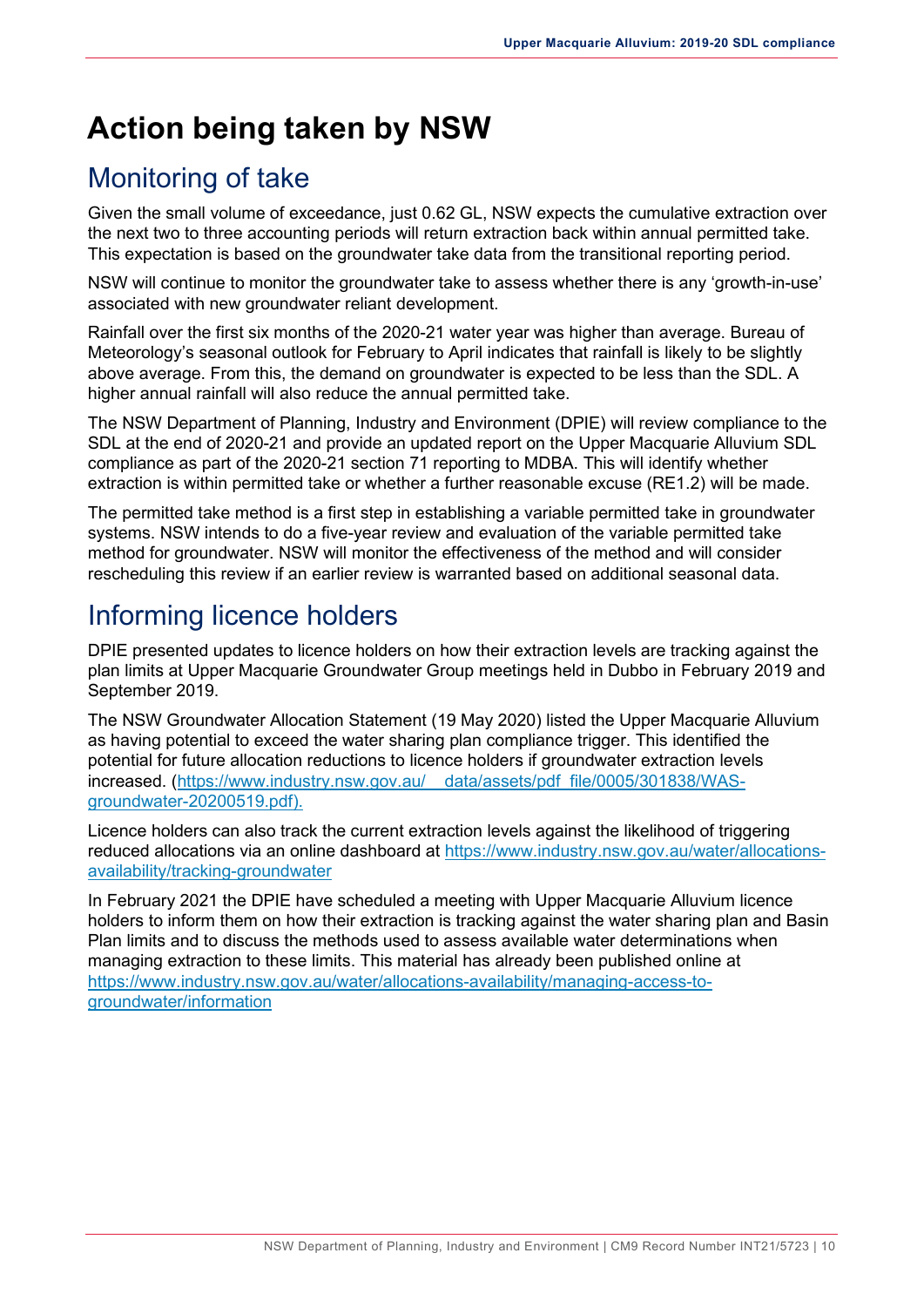### <span id="page-14-0"></span>**References**

*Basin Plan 2012*,<https://www.legislation.gov.au/Details/F2012L02240>

Bureau of Meterology 2020, Climate data online,<http://www.bom.gov.au/climate/data/>

MDBA - NSW, 2020, *Agreement between Murray-Darling Basin Authority and State of New South Wales, 1 June 2020*, [https://www.mdba.gov.au/sites/default/files/pubs/new%20south%20wales%20mdba%20wrp%20bil](https://www.mdba.gov.au/sites/default/files/pubs/new%20south%20wales%20mdba%20wrp%20bilateral%20agreement.pdf) [ateral%20agreement.pdf](https://www.mdba.gov.au/sites/default/files/pubs/new%20south%20wales%20mdba%20wrp%20bilateral%20agreement.pdf)

MDBA, 2018, *Sustainable Diversion Limit Reporting and Compliance Framework,* Murray-Darling Basin Authority, Canberra

NSW Department of Planning, Industry and Planning, 2019, *Macquarie-Castlereagh Alluvium Water Resource Plan, GW12 Water Resource Plan area*. DPIE [https://www.mdba.gov.au/sites/default/files/pubs/nsw-macquarie-castlereagh-alluvium-wrp-](https://www.mdba.gov.au/sites/default/files/pubs/nsw-macquarie-castlereagh-alluvium-wrp-2019.pdf)[2019.pdf](https://www.mdba.gov.au/sites/default/files/pubs/nsw-macquarie-castlereagh-alluvium-wrp-2019.pdf)

NSW Department of Planning, Industry and Planning, 2020, *NSW Groundwater Allocation Statement*, *19 May 2020.* 

[\(https://www.industry.nsw.gov.au/\\_\\_data/assets/pdf\\_file/0005/301838/WAS-groundwater-](https://www.industry.nsw.gov.au/__data/assets/pdf_file/0005/301838/WAS-groundwater-20200519.pdf)[20200519.pdf\)](https://www.industry.nsw.gov.au/__data/assets/pdf_file/0005/301838/WAS-groundwater-20200519.pdf).

Scientific Information for Land-Owners (SILO) database, 2020, Climate data online. <https://www.longpaddock.qld.gov.au/silo/>

*Water Sharing Plan for the Macquarie-Castlereagh Groundwater Sources 2020*. [https://www.mdba.gov.au/sites/default/files/pubs/nsw-macquarie-castlereagh-alluvium-wrp-](https://www.mdba.gov.au/sites/default/files/pubs/nsw-macquarie-castlereagh-alluvium-wrp-2019.pdf)[2019.pdf](https://www.mdba.gov.au/sites/default/files/pubs/nsw-macquarie-castlereagh-alluvium-wrp-2019.pdf)